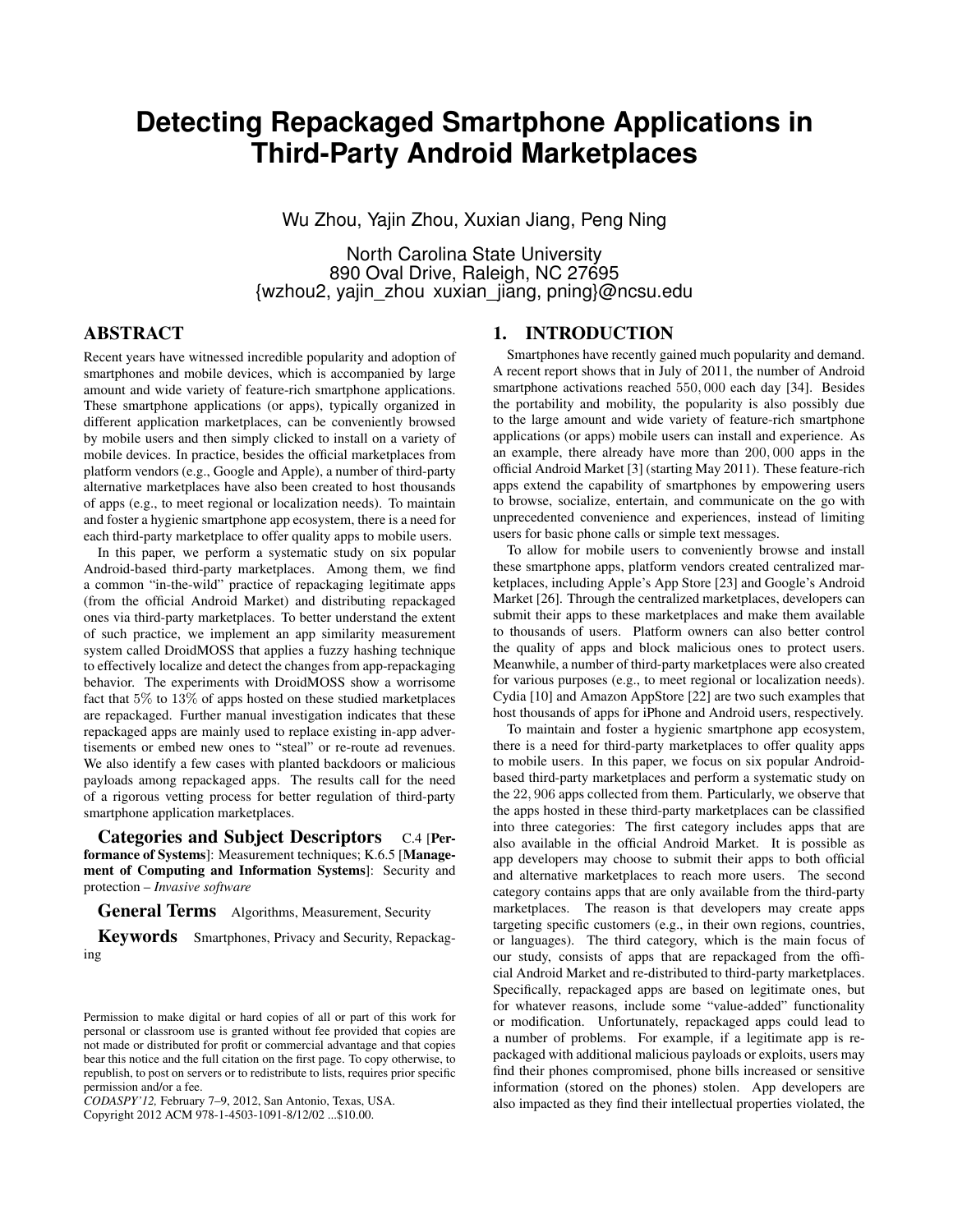in-app revenues stolen, and their reputation impaired. From the marketplace perspective, they are also seriously affected because mobile users and developers are their customers, who might turn away to other marketplaces for better-quality apps. As a result, the entire smartphone app ecosystem could seriously suffer from repackaged apps.

In this paper, we are motivated to systematically detect repackaged apps on third-party Android marketplaces. In particular, we aim to shed some light on questions such as: How serious is the overall app repackaging situation in our current marketplaces? What purposes are these repackaged apps used for? Can we systematically identify them? Note that the answers can be greatly helpful in assuring users that a downloaded app is legitimate and does not contain any malicious payload. Moreover, developers are also protected since their intellectual properties are not violated. For marketplace owners, they can also ensure that their marketplaces are not populated with repackaged or trojanized apps.

As our first step, we present a system called  $DroidMOSS<sup>1</sup>$  to measure the similarity between two different apps and use it as the basis to detect repackaged apps. Specifically, given each app from a third-party Android marketplace, we measure its similarity with those apps from the official Android Market. In order to handle a large number of apps in the official and alternative marketplaces, we choose to extract some distinguishing features from apps, and generate app-specific fingerprints. Our fingerprint generation is based on a fuzzy hashing technique to localize and detect the modifications repackagers apply over the original apps. After that, we calculate the edit distance to gauge how similar each app pair is. When the similarity exceeds certain threshold, we consider one app in the pair is repackaged.

We have implemented a DroidMOSS prototype and used it to study six third-party Android marketplaces worldwide, including two from United States (with 6, 296 apps), two from China (with 12, 595 apps), and two from East Europe (with 4, 015 apps). These apps were collected in the first week of March, 2011 and are measured against the 68, 187 apps collected from the official Android Market in the same time frame. To perform a concrete analysis, we randomly picked up 200 apps from each of these six marketplaces, and measured their similarity with the total 68, 187 apps in the official Android Market. From the resulting 81, 824, 400 pair-wise similarity scores, DroidMOSS systematically reports the repackaged apps. For each reported one, we perform a manual analysis and then calculate the false positive rate. Our results show that 5% to 13% of apps hosted in these six marketplaces are re-packaged (with false positive rates ranging from 7.1% to 13.3%). Also, we found that 13.5% to 30% of apps in these alternative marketplaces are simply redistributed from the official Android Market. A further manual investigation indicates that these repackaged apps are mainly used to replace existing in-app advertisements or embed new ones to "steal" or re-route ad revenues. We also identified a few serious cases with planted backdoors or malicious payloads in repackaged apps. These worrisome facts call for the imperative need of a rigorous vetting process in third-party marketplaces.

The rest of this paper is organized as follows: We describe the DroidMOSS system design for app similarity measurement in Section 2, followed by its prototyping and evaluation results in Section 3. After that, we discuss the limitations of our system and suggest possible improvement in Section 4. Finally, we describe related work in Section 5 and conclude this paper in Section 6.

## **2. DESIGN**

To systematically detect repackaged apps in third-party marketplaces, we have three key design goals: *accuracy*, *scalability*, and *efficiency*. Accuracy is a natural requirement to effectively identify app-repackaging behavior in current marketplaces. However, challenges arise from the fact that the repackaging process might dramatically change the function naming or code layout in the repackaged app, which renders whole-app hashing schemes ineffective. Also, due to the large number of apps in various marketplaces, our approach needs to be scalable and efficient. As a matter of fact, our current data set for app similarity measurement has  $81, 824, 400$  app pairs, which makes expensive semanticsaware full app analysis not feasible. Accordingly, in our design, we choose to collect syntactic instruction sequences from each app and then distill them for fingerprint generation. The generated fingerprints need to be robust in order to accommodate possible changes from app-repackaging behavior.

**Assumption** In this paper, we aim to uncover repackaged apps in current marketplaces and understand the overall situation. We focus on Java code inside Android apps without considering native code. One reason is that native code is harder for repackager to modify. Also our dataset shows that only a small number of (5%) apps contains native code. Moreover, the apps from the official Android Market are assumed to be trusted and not re-packaged. There may exist exceptions to this assumption, but DroidMOSS is still helpful in distinguishing app pairs with repackaging relationship (Section 4). Finally, we assume that the signing keys from app developers are not leaked. Therefore, it is not possible that a repackaged app will be signed by the same author as the original one.

### **2.1 Overview**

Repackaged apps share two common characteristics: First, due to the repackaging nature, the code base is similar between the original app and the repackaged app. Second, since the developers' signing keys are not leaked, the original app and the repackaged app must be signed with different developer keys. DroidMOSS capitalizes on these two insights by extracting related features from apps and then discerning whether one app is repackaged from the other.

Figure 1 shows an overview of our approach. In essence, Droid-MOSS has three key steps. The first step is to extract from each app two main features, i.e., instructions contained in the app and its author information. These two features are used to uniquely identify each app. After that, the second step is to generate a fingerprint for each app. The reason is that each app may contain hundreds of thousands of instructions. There is a need to significantly condense it into a much shorter sequence as its fingerprint (for similarity measurement). Finally, based on app fingerprints, the third step discerns the source of apps, i.e., either from the official Android Market or from the third-party marketplaces, and measures their pair-wise similarity scores (so that we can detect repackaged apps). In the following, we examine each step in more detail.

## **2.2 Feature Extraction**

Each Android app is essentially a compressed archive file, which contains the *classes.dex* file and a *META-INF* subdirectory. The *classes.dex* file contains the actual Dalvik bytecode for execution while the *META-INF* subdirectory contains the author information.

To extract Dalvik bytecode from *classes.dex*, we leverage existing Dalvik disassemblers (i.e., *baksmali* [1]). Initially, we use the Dalvik bytecode (with opcodes and operands) as the code

<sup>&</sup>lt;sup>1</sup>The name comes from an earlier system called MOSS [39] that is designed to measure software similarity and has been primarily used in detecting plagiarism in programming classes (based on source code submissions).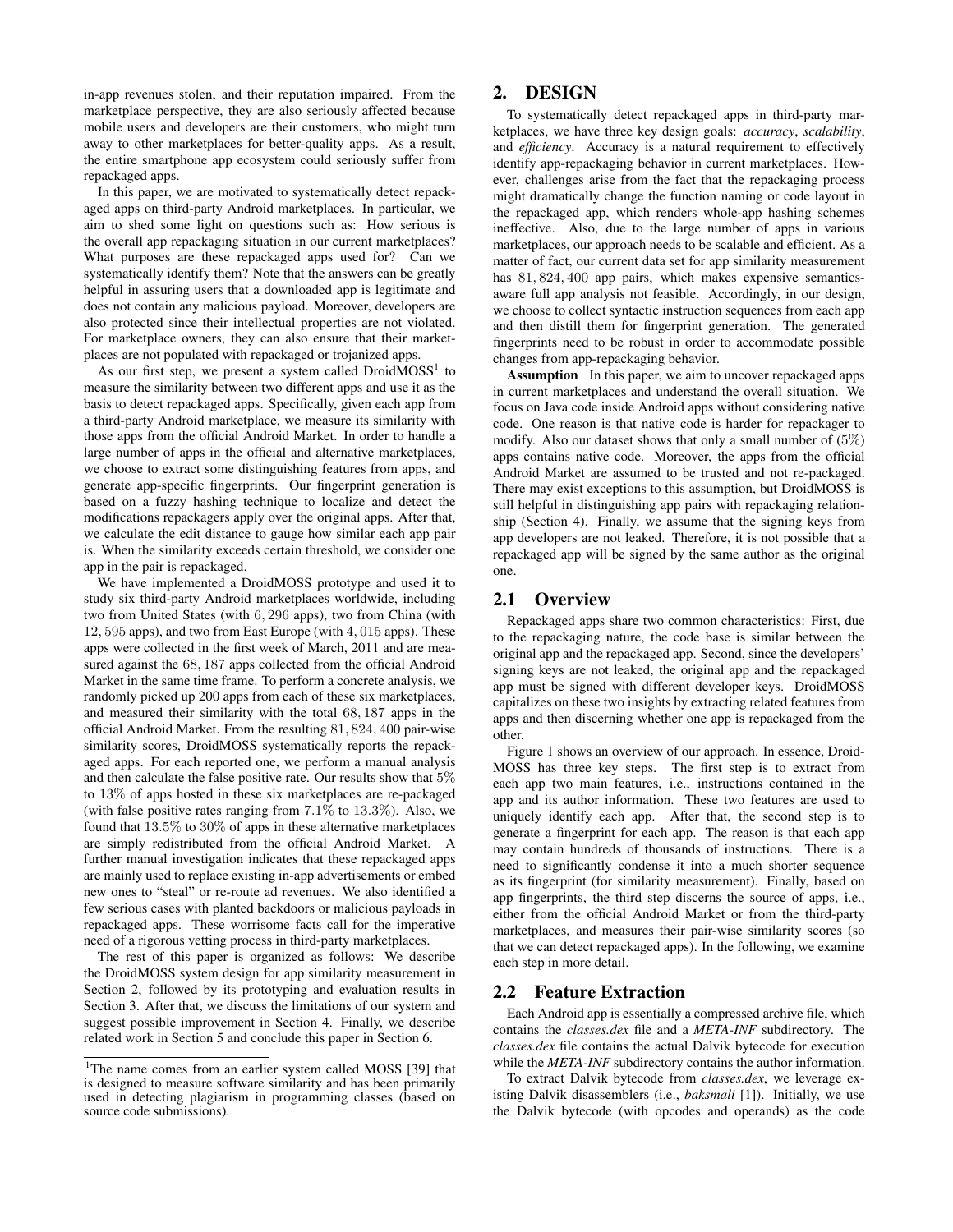

**Figure 1: An Overview of DroidMOSS**

feature directly. It turns out that it is not robust even for simple obfuscation that could just change some string operands (such as string names or hard-coded URLs). Because of that, we opt to make further abstraction by removing the operands and retaining only the opcode. The intuition is that it might be easy for repackagers to modify or rename the (non-critical) operands, but much harder to change the actual instructions. In the meantime, we also observe that apps intend to include various ad SDK libraries to fetch and display ads. After being disassembled, these shared ad libraries unnecessarily introduce noise to our feature extraction. Fortunately, there are a limited number of them and our current prototype builds a white-list to remove them from the extracted code.

For the author information, the *META-INF* subdirectory contains the full developer certificate, from which we can obtain the developer name, contact and organization information, as well as the public key fingerprints. For simplicity, we map each developer certificate into one unique 32-bit identifier (or authorID). This unique identifier is then integrated into the signature for comparison.

#### **2.3 Fingerprint Generation**

For each app, our second step generates a fingerprint from the extracted code. A common way of achieving that is through hashing. Although hashing the entire code sequence of an app can uniquely determine whether two apps are the same, they are not helpful to determine whether two files are similar. The reason is simply because one minor modification will dramatically change the hashing value. From another perspective, calculating the edit distance between two given sequences is a well-known technique to measure their similarity. Unfortunately, it cannot be directly applied either. Considering each instruction sequence (of an app) could have hundreds of thousands of instructions, it will be very expensive to calculate one single edit distance between two apps, not to mention the large number of apps each needs to be paired and compared with others.

In DroidMOSS, we adopt a specialized hashing technique called *fuzzy hashing* [21]. Instead of directly processing or comparing the entire (long) instruction sequences, it first condenses each sequence into one much shorter fingerprint. The similarity between two apps is then calculated based on the shorter fingerprints, not the original sequences. Therefore, a natural requirement for fuzzy hashing is that the reduction into shorter fingerprints should minimize the change, if any, to the similarity of two sequences.

To achieve that, we first divide the instruction sequence into smaller pieces. Each piece is considered as an independent unit

#### **Algorithm 1** Generate the app fingerprint

**Input:** Instruction sequence *iseq* of the app **Output:** Fingerprint *fp* **Description:** wsize - sliding window size, rp - reset point value, sw - content in sliding window, ph - the piece hash

- 1: set\_wsize(wsize)
- 2:  $set\_resetpoint(rp)$
- 3: init\_sliding\_window(sw)
- 4: init\_piece\_hash(ph)
- 5: **for all** byte d from iseq **do**
- 6: update sliding window(sw, d)
- 7:  $rh \leftarrow rolling\_hash(sw)$ <br>8: undate niece hash(nh.)
- 8: update\_piece\_hash(ph, d)<br>9: **if**  $rh = rp$  **then**
- 9: **if**  $rh = rp$  **then**<br>10:  $fp \leftarrow concat$
- $fp \leftarrow concatenate(fp, ph)$
- 11:  $init\_piece\_hash(ph)$
- 12: **end if**
- 13: **end for**
- 14: **return** fp

to contribute to the final fingerprint. Therefore, if the repackaging process changes one piece, its impact on the final fingerprint is effectively localized and contained within this piece. For the rest pieces that are not changed, their contributions to the final fingerprint are still valid and persistent through the repackaging process, thus reflecting the similarity between the original app and the repackaged one. However, the challenge lies on the determination of the boundary of each piece. In DroidMOSS, we use a sliding window that starts from the very beginning of the instruction sequence and moves forward until its rolling hashing value equals a pre-selected *reset point*, which determines the boundary of the current piece. Specifically, if a reset point is reached, a new piece should be started. The concrete process is presented in Algorithm 1 and visually summarized in Figure 2.

For further elaboration, suppose a repackaged app has added a new instruction to invoke an external function. For simplicity, we assume the new instruction is inserted in the first piece of the instruction sequence (i.e., *piece 1* in Figure 2). Since our fuzzy hashing scheme uses a sliding window to calculate the rolling hash to determine the piece boundary, there are two possibilities about the placement of the new instruction in the first piece, either falling outside or inside the last sliding window. The former affects only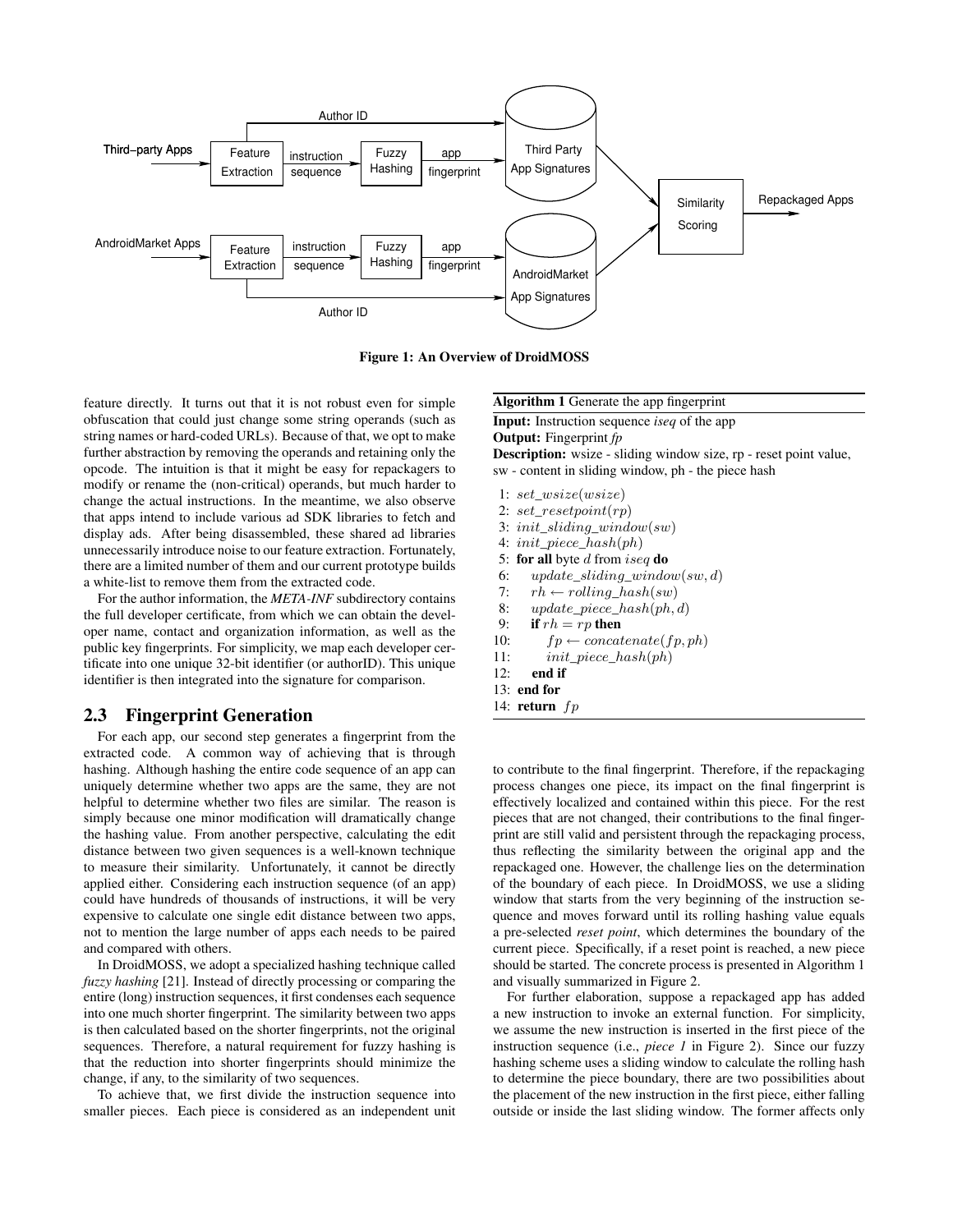

**Figure 2: Fuzzy Hashing for Fingerprint Generation**

the calculated hash value in the first piece while the rest pieces are intact. The latter changes the rolling hash value of the last sliding window (of the original *piece 1*). As a result, instead of stopping at the original boundary, we keep moving forward the sliding window until it hits the last sliding window in the second piece. In other words, it merges the first two pieces into one. Notice that it does not affect the determination of boundaries of the subsequent pieces. Therefore, for the final fingerprint generation, it only changes the hash values of the first two consecutive pieces. In either way, our scheme effectively localizes the changes.<sup>2</sup>

In our design, to derive the fingerprint, we need to apply traditional hash function twice. The first is to calculate the hash value of each piece (after its boundary is determined) and the calculated hash values of all pieces are combined into the final fingerprint. The second is to calculate a hash value on the content of the sliding window, which is matched against the reset point. In our prototype, we use a prime number as the reset point to enhance the randomization or robustness of our scheme against possible repackaging attacks.

### **2.4 Similarity Scoring**

Our first two steps are applied for each app regardless of its source. In the third step, we divide the apps into two groups, one from the official Android Market and one from alternative marketplaces, and then calculate pair-wise similarity scores between the two. The similarity is based on the derived fingerprints, not the detailed (long) instruction sequence. Note that our fuzzy hashing scheme is deterministic in that if two apps from two groups are identical, the same fingerprints will be generated. In addition, it can also effectively localize the changes possibly made in repackaged apps.

Based on the above analysis, the similarity between the (shorter) fingerprints represents how similar their corresponding apps are. With that, our similarity scoring algorithm is to compute the edit distance between these two fingerprints, which is the number of minimum edit operations, including insertion, deletion and substitution of a single byte, needed to convert one fingerprint into another. The algorithm DroidMOSS adopts is a dynamic programming algorithm as presented in Algorithm 2. In particular, for two fingerprints *fp1* and *fp2* (with lengths of *len1* and *len2*, respectively), we reserve a two-dimensional matrix (each value in the matrix is initialized to 0) to hold the edit distance between all prefixes of the first fingerprint and all prefixes of the second, and then compute the values in the matrix by flood filling the matrix. The distance between the two full strings will be the final value of the edit distance between the two fingerprints. The edit distance of any prefix subsequences of *fp1* and *fp2* can be derived from the minimum of three values: (1)  $matrix(i-1, j)+1$ , which means to add one insertion operation in *fp1*; (2)  $matrix(i, j - 1) + 1$ , which means to add one deletion operation in  $fp2$ ; and (3)  $matrix(i 1, j - 1$ ) + cost, which means to add one substitution operation between *fp1* and *fp2*.

#### **Algorithm 2** Calculate the edit distance between two apps

**Input:** Two fingerprints *fp1* and *fp2* **Output:** Edit distance between *fp1* and *fp2*

- 1:  $len1 \leftarrow strlen(fp1)$
- 2:  $len2 \leftarrow strlen(fp2)$
- 3: initialize\_two\_dimensional\_matrix(matrix, len1, len2)
- 4: **for**  $i = 0 \rightarrow len1$  **do**
- 5: **for**  $i = 0 \rightarrow len2$  **do**
- 6: **if**  $fp1[i] = fp[j]$  **then**
- 7:  $cost = 0$
- 8: **else**
- 
- 9:  $cost = 1$ <br>10: **end if** end if
- 11:  $matrix[i, j] = min(matrix[i-1, j] + 1, matrix[i, j-1]$  $1] + 1, matrix[i - 1, j - 1] + cost)$

```
12: end for
```
- 13: **end for**
- 14: **return** matrix(len1, len2)

Based on the calculated edit distance, we can derive a similarity score between two fingerprints. The formula we are using is as follows:

$$
similarityScore = [1 - \frac{distance}{max(len1, len2)}] * 100
$$
 (1)

If the calculated similarity score between two apps exceeds certain threshold and these two apps are signed with two different

<sup>&</sup>lt;sup>2</sup>Note that more advanced techniques could possibly mitigate our scheme. However, our prototyping experience and evaluation shows that they are not being used. From another perspective, the off-line nature of analyzing existing apps also makes our scheme easy to adapt and evolve.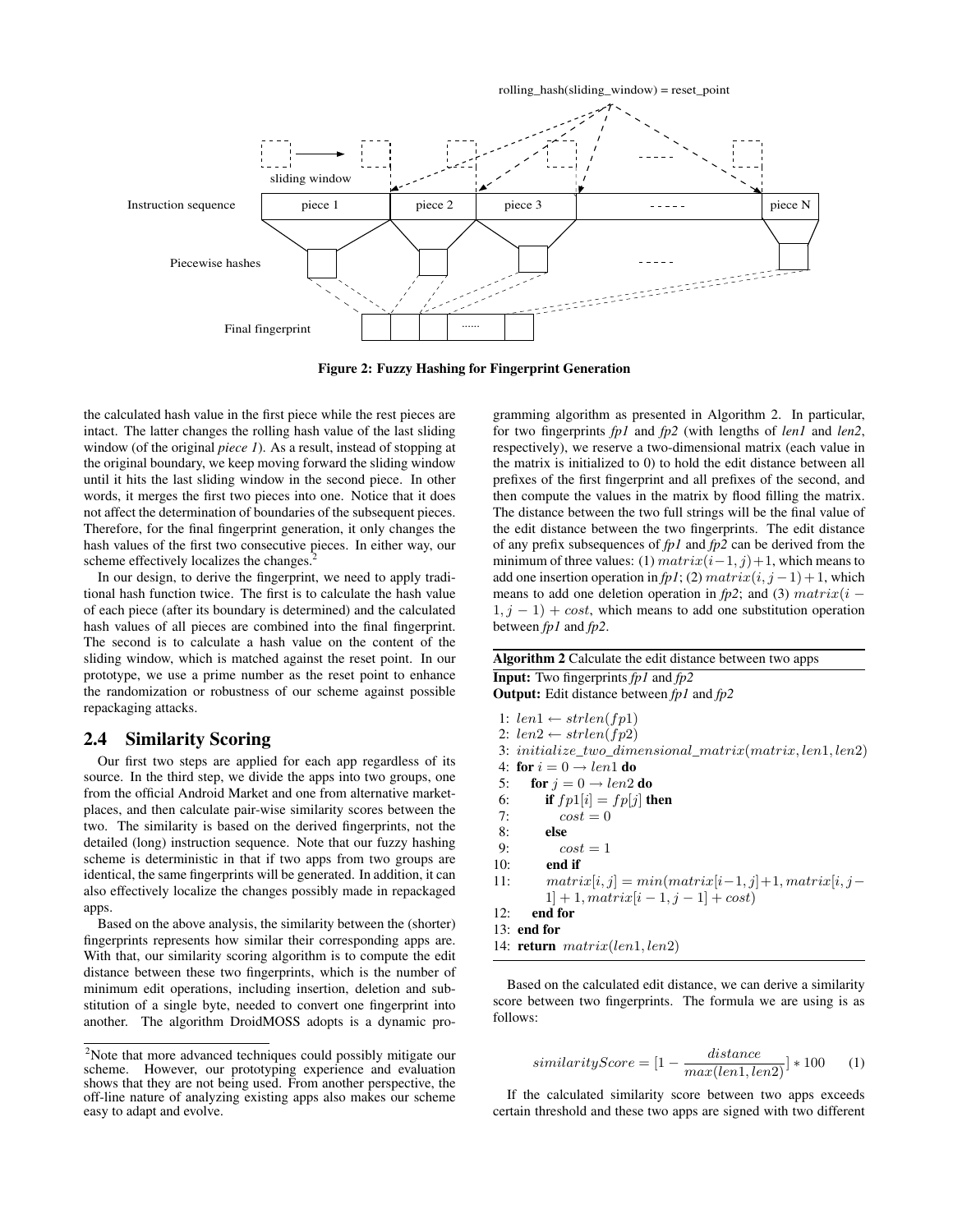**Table 1: The Numbers of Collected Apps from Official or Alternative Android Marketplaces (**† **: the number in parenthesis shows the percentage of apps that are also hosted in the official Android Market.)**

| Marketplace             | Total Number of Apps              |
|-------------------------|-----------------------------------|
| US1 (slideme)           | $\frac{3108}{(29.8\%^{\dagger})}$ |
| US2 (freewarelovers)    | $3188 (13.2\%)$                   |
| CN1 (eoemarket)         | $8261(30\%^\dagger)$              |
| CN2 (goapk)             | $4334(13.5\%)$                    |
| EE1 (softportal)        | $2305(19.6\%)$                    |
| EE2 (proandroid)        | $1710(20.2\%^{\dagger})$          |
| Official Android Market | 68187                             |

developer keys, our system reports the one not from the official Android Market as repackaged. The threshold selection affects both false positives and false negatives of our system. Specifically, a high threshold likely leads to low false positives but also high false negatives while a low threshold introduces high false positives but with low false negatives. During our experiments, we empirically found the threshold 70 is a good balance between the two metrics (Section 3).

### **3. PROTOTYPING AND EVALUATION**

We have implemented a prototype of DroidMOSS in Linux. In our prototype, the first step – feature extraction – is based on two open-source tools. Specifically, we use *baksmali* [1], a popular Dalvik disassembler to reverse *classes.dex* into an intermediate representation and then map it into Dalvik bytecode. A publicly available tool named *keytool* [25], which is already a part of Android SDK, is used to extract the author information. To glue them together, we created a number of *perl* scripts. For the next two steps, we implement our own C programs for fingerprint generation and similarity scoring. For efficiency reason, our rolling hash function is based on the spamsum algorithm proposed by Andrew [2] (originally for spam detection) and the sliding window size in our prototype is 7. The input to fingerprint generation is essentially those instruction sequences generated from the first step, while the output is used for similarity scoring. As mentioned earlier, the similarity scoring will also take into account the app author information: If two apps has the same authorID, we exclude them from repackaged app detection. If not, our prototype calculates the edit distance and derive the similarity score. The larger the score, the more similar the app pair.

To detect repackaged apps, we chose six popular third-party Android marketplaces worldwide: two in US, two in China, and two in Eastern Europe<sup>3</sup>. For each marketplace, we use a crawler to collect hosted apps. Our study is based on those apps collected in the first week of March, 2011. Meanwhile, we also collect more than sixty thousand apps from the official Android Market in the same time frame. The exact numbers of collected apps from official and alternative marketplaces are shown in Table 1. For each alternative marketplace, we also report the percentage of apps that are hosted in it but also have an identical copy in the official Android Market (i.e., the first category in Section 1). Table 1 shows our results.

| Table 2: Repackaged App Detection from Six Studied Third- |  |  |  |
|-----------------------------------------------------------|--|--|--|
| party Android Marketplaces (200 samples)                  |  |  |  |

|                 | # Repackaged Apps | # Repackaged           |            |
|-----------------|-------------------|------------------------|------------|
| Third-party     | Apps from         | Apps from              | Percentage |
| Marketplace     | <b>DroidMOSS</b>  | <b>Manual Analysis</b> |            |
| US <sub>1</sub> | 24                | 22                     | 11%        |
| US <sub>2</sub> | 13                | 12                     | 6%         |
| EE1             | 11                | 10                     | 5%         |
| EE <sub>2</sub> | 15                | 13                     | 6.5%       |
| CN <sub>1</sub> | 27                | 25                     | 12.5%      |
| CN2             | 28                | 26                     | 13%        |

## **3.1 Repackaged Apps in Alternative Marketplaces**

To perform a concrete study on the repackaged apps and measure the effectiveness of our approach, we randomly choose 200 samples from each third-party marketplace and detect whether they are repackaged from some official Android Market apps. Specifically, for each chosen app, we measure its similarity score with each of these 68, 817 ones inside the official Android Market. Among the calculated 68, 817 similarity scores, we choose the highest one for manual investigation. Among the total 1, 200 app pairs, we apply the threshold 70 to infer whether an app is repackaged or not.

Our results are shown in Table 2. The first column lists the name of these third-party marketplaces; the second column indicates the number of repackaged apps detected by DroidMOSS out of the 200 samples; the third column shows the manual analysis results; and the fourth one reports the corresponding repackaging rate. For each marketplace shown in the table, DroidMOSS reports that 5% to 13% of apps hosted on it are repackaged. Among the reported ones, we manually verify them and for each marketplace we only find one or two false positives, demonstrating the effectiveness of our approach. By further looking into the false positive cases, we notice that one main contributing factor is that our white-list of ad SDKs or shared libraries is incomplete. Note that by iterating the process to complete the white-list, there is a room for our system to be further improved.

Overall, our experiments show that the repackaging rates range from 5% to 13% among these third-party marketplaces. This is alarming as the repackaged apps seriously affect the entire smartphone app ecosystem. In the following paragraphs, we further look into individual repackaged apps and classify them into different categories for better understanding.

**Injecting New In-App Advertisements** In the first category, we observe new ad SDKs are added into the original app. Note that ad SDKs typically require adding a certain publisher identifier in the *AndroidManifest.xml* file, inserting layout description into the resource file, importing their own ad class files into the class directory, or even modifying the app bytecode. Recall that DroidMOSS considers ads as noise and thus filters them out for fingerprint generation and similarity scoring. With that, our system can easily spot them – as they share similar (or even identical) code sequences but are signed by different authors.

One example repackages a legitimate app *com.mmc.life49* by including the admob [24] SDK in the class hierarchy and adding a publisher identifier ADMOB\_PUBLISHER\_ID in *AndroidManifest.xml*. All the original bytecode remains intact. But some ad SDKs (e.g., wooboo [31] and youmi [42]) do require modifying existent class files in the original app to invoke ad-displaying code. Merely looking into the modified manifest file (or resource files)

<sup>3</sup>One domain is registered in Ukraine, but the resolved IP is actually located in US.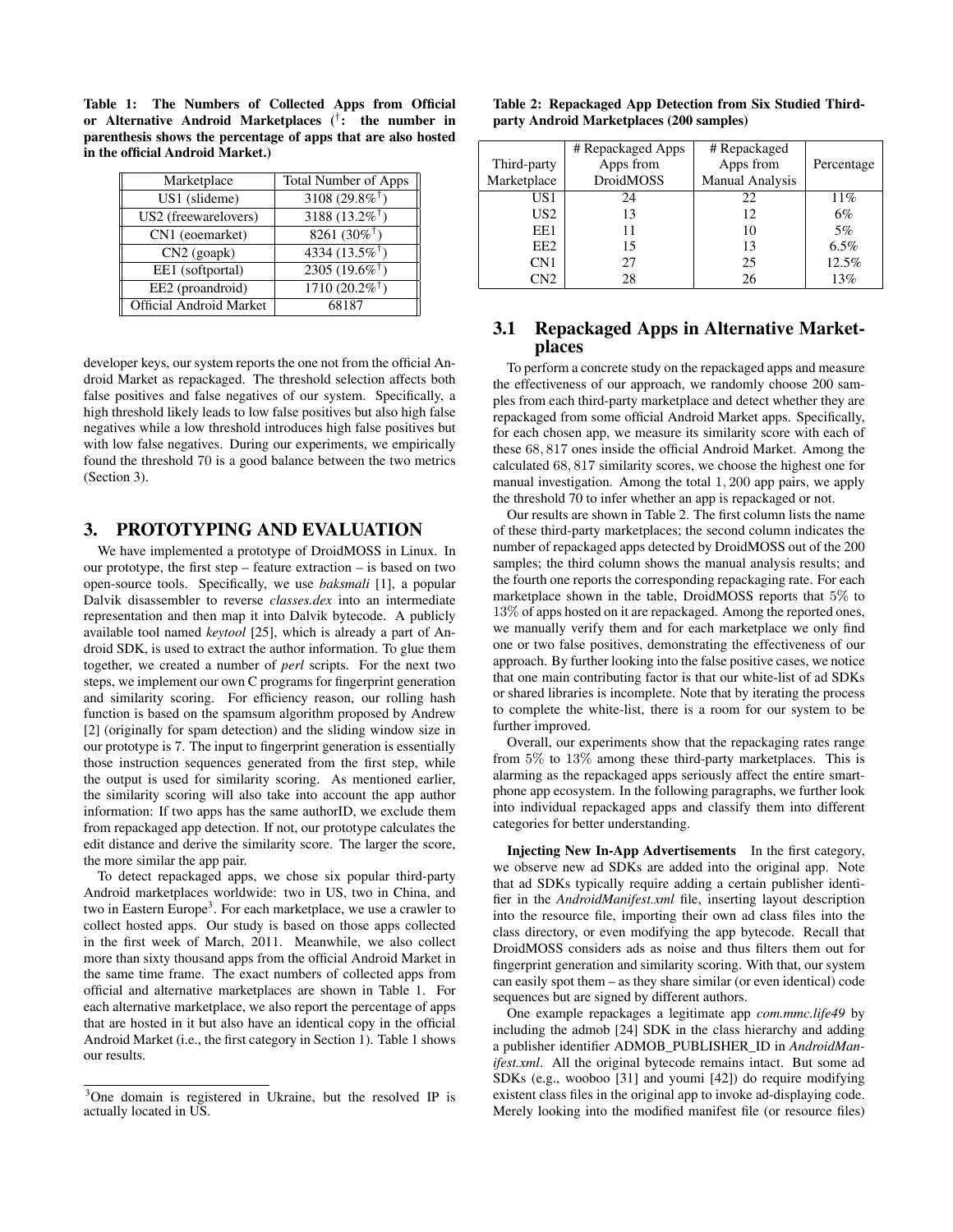| Table 3: The Comparison of App Manifest Files from the Original App and the Repackaged App |  |  |
|--------------------------------------------------------------------------------------------|--|--|
|                                                                                            |  |  |

| Original <i>Angry Birds</i> (in the official Android Market)                                                                                                                                                                                                                                                                                                                                                                                                                                                        | Repackaged Angry Birds (in a US alternative marketplace) |
|---------------------------------------------------------------------------------------------------------------------------------------------------------------------------------------------------------------------------------------------------------------------------------------------------------------------------------------------------------------------------------------------------------------------------------------------------------------------------------------------------------------------|----------------------------------------------------------|
| $\leq$ manifest android: version $\text{Code}$ ="142"                                                                                                                                                                                                                                                                                                                                                                                                                                                               | $\epsilon$ manifest android: version Code="142"          |
| android: version Name="1.4.2"                                                                                                                                                                                                                                                                                                                                                                                                                                                                                       | android: version Name="1.4.2"                            |
| android:installLocation="preferExternal"                                                                                                                                                                                                                                                                                                                                                                                                                                                                            | android:installLocation="preferExternal"                 |
| package="com.rovio.angrybirds" xmlns:android="">                                                                                                                                                                                                                                                                                                                                                                                                                                                                    | package="com.rovio.angrybirds" xmlns:android="">         |
| $\langle$ application android: label=                                                                                                                                                                                                                                                                                                                                                                                                                                                                               | $\langle$ application android:label=                     |
| <br><meta-data <br="" android:name="ADMOB_PUBLISHER_ID">android: value="<math>a14c9c5b4602e23"</math> /&gt;<br/><meta-data admob_publisher_id"<br="" android:name="ADMOB_INTERSTITIAL&lt;/td&gt;&lt;td&gt;&lt;br&gt;&lt;meta-data android:name=">android: value="<math>a14ce0cb83321d2"</math> /&gt;<br/><meta-data <="" android:="" android:name="ADMOB_INTERSTITIAL&lt;/td&gt;&lt;/tr&gt;&lt;tr&gt;&lt;td&gt;PUBLISHER ID" math="" value="&lt;math&gt;a14ca2471ee0891"> /&gt;</meta-data></meta-data></meta-data> | PUBLISHER ID" android: value=" $a14ce0cbd3cc9a1$ " />    |
|                                                                                                                                                                                                                                                                                                                                                                                                                                                                                                                     |                                                          |
| $\langle$ /application $\rangle$                                                                                                                                                                                                                                                                                                                                                                                                                                                                                    | $\langle$ /application $\rangle$                         |
| $<$ /manifest $>$                                                                                                                                                                                                                                                                                                                                                                                                                                                                                                   | $<$ /manifest $>$                                        |

and newly added class files is not enough to identify this kind of repackaging. In general, the modification is applied on small part of the original code. DroidMOSS can readily localize such kind of modification and detect the repackaging.

**Usurping Existing In-App Advertisements** In the second category, we also observe repackaged apps where existing ad SDKs still remain, but the corresponding publisher identifiers have been replaced likely with the repackagers' identifiers. Note that each developer can sign up various ad networks to get his own app publisher identifier. The publisher identifier is assigned and used by an ad network to correctly distinguish user clicks or ad traffics and then return the resulting ad revenues. For example, Admob, one of the most popular ad networks in Android, uses two identifiers *AD-MOB\_PUBLISHER\_ID* and *ADMOB\_INTERSTITIAL\_PUBLISHER \_ID*, whose values are assigned by Admob to the app developers during their enrollment. By repackaging apps with their own publisher identifiers, repackagers can collect ad revenues from ad networks, resulting in a financial loss for the original app developers.

In our experiments, we found that one popular repackaged target is the *Angry Birds* app (*com.rovio.angrybirds*) [40]. The vendor of this app (i.e., Rovio) does not charge for the download and installation. Instead it embeds certain ad SDKs (i.e., Admob) into this app to collect ad revenues. One repackaged *Angry Birds* DroidMOSS identified in a US marketplace did not modify any code in the original app. Instead, the only modification is on the Admob-specific identifiers. Table 3 shows the comparison of two corresponding manifest files.

During our evaluation, we initially thought that applying a common Unix utility program, i.e., *diff* [20], on these two manifest files and their corresponding class files can easily identify such repackaging behavior. However, our experience indicates that repackagers explored various unusual ways to substitute publisher identifiers (Table 3). For instance, besides modifying the app manifest file, they may modify the string resource file instead without changing the bytecode at all. Fortunately, with its capability of effectively localizing the changes from repackaging behaviors, DroidMOSS can help detect them.

**Trojanizing Legitimate Apps with Malicious Payloads** In the third category, we also observe trojanized apps with malicious payloads. Our findings are consistent with recent reports about discovered Android malware [7]. Specifically, the added payloads can be used to conduct a variety of malicious activities, such as

sending text messages to premium-rated numbers [35], downloading additional apps from the Internet [30], rooting the phone [32], and even registering the compromised phones as bots [28].

One example found by DroidMOSS is a repackaged app from *com.tencent.qq*, a popular instant messaging app. During our analysis, we found that the trojanized version requests more permissions as embodied in the first four lines of Figure 3. These permissions are requested to facilitate its wrongdoings. But having these added permissions is not sufficient to determine that one app is the repackaged version of another one. (Newer versions of an app may ask for more permissions than previous ones, and vice versa.) As a result, we need to further look into the code to collect additional evidences. In this particular case, the manifest file shows that a new receiver and a new service are added to the original app, and the receiver will be triggered when the system finished booting. Looking into the disassembled code, we know its purpose is to bootstrap a background service named *com.android.MainService*, whose code fetches and executes instructions from a remote server, effectively turning the compromised phones into bots. A further indepth investigation of the code shows that the trojan app supports a number of commands, such as sending SMS messages to premium numbers, modifying the bookmarks of the built-in browsers, and downloading and installing additional apps onto the phones. All these actions are dispatched through a member function named *execTask* in *com.android.MainService*. The function is invoked to check a command and control (C&C) server using a hardcoded URL (*http://xml.XXX.com:8118/push/androidxml/?[parameters]*) to fetch and execute commands. In Figure 4, we show a code snippet from this function that demonstrates how different payloads are called according to the command it receives.

Another example found by DroidMOSS is a repackaged app based on *com.intsig.camscanner*. A similar background service is needed in this case, but it is triggered in a different way. Instead of using a new receiver to trigger the service, the repackager directly modifies the main activity of the original app to achieve the same purpose. Our analysis also indicates that some obfuscation techniques are being adopted by repackagers to evade analysis and detection. It seems that these malicious payloads are getting more powerful and harder to be analyzed.<sup>4</sup>

<sup>4</sup>Our study also shows that there is a fourth category of apps. In this category, repackagers essentially decompose original apps and re-package them by signing with their own developer keys. One possible reason is that repackagers want to build their own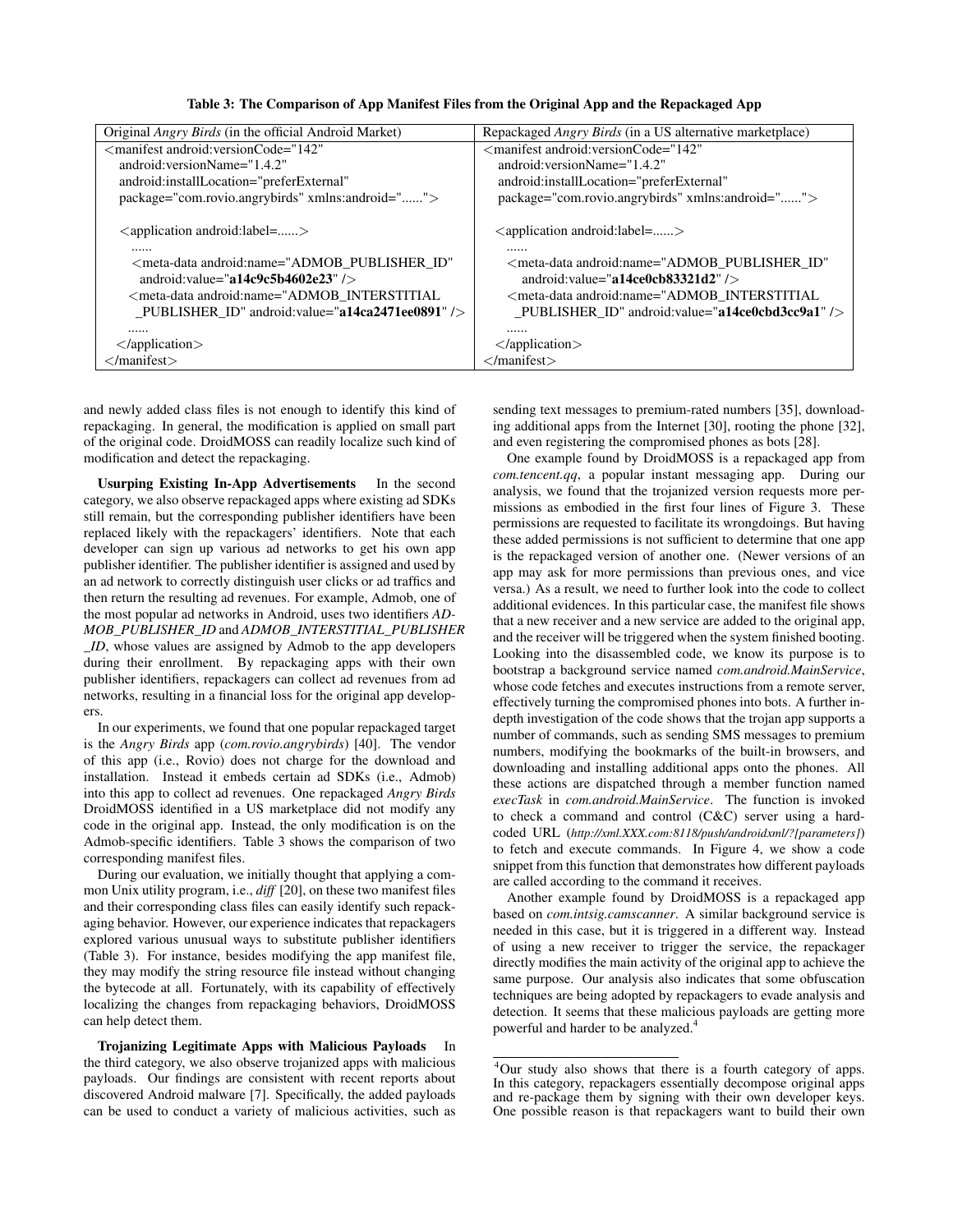

**Figure 3: The Manifest File of A Repackaged App** *com.tencent.qq* **(the listed receiver and service do not exist in the original app)**

```
.method private execTask()V
  .registers 14
  ......
  const-string v10, "push" ...
  invoke-direct p0, v0, v2, Lcom/android/MainService;->execPush(Ljava/lang/String;[Ljava/lang/String;)V
  ......
  const-string v10, "soft" ...
  invoke-direct p0, v0, v2, Lcom/android/MainService;->execSoft(Ljava/lang/String;[Ljava/lang/String;)V
  ......
  const-string v10, "xbox" ...
  invoke-direct p0, v0, v2, Lcom/android/MainService;->execXbox(Ljava/lang/String;[Ljava/lang/String;)V
  ......
  const-string v10, "mark" ...
  invoke-direct p0, v0, v2, Lcom/android/MainService;->execMark(Ljava/lang/String;[Ljava/lang/String;)V
  ......
.end method
```
**Figure 4: The Code Snippet of** *execTask* **(this function calls different malicious payloads –** *execPush***,** *execSoft* **or** *execMask* **– based on the command it receives from the hard-coded C&C server –** *push***,** *soft***, or** *mask***)**

#### **3.2 False Negative Measurement**

While the above experiments focus on the understanding of overall repackaged apps in current third-party app marketplaces, they also show the effectiveness of our system in having a small low false positives. Next, we measure the false negative rates of our system. Because there are no public list of known repackaged apps available for us to use, we prepare such a set by ourselves. Specifically, we first collect those app pairs which have identical or similar package names, but are signed by different developer certificates. After that, we manually identify and confirm 150 repackaged apps as a test set to evaluate our system. As a result, DroidMOSS successfully reports 134 of them as repackaged, but misses 16 of them, implying a false negative rate of 10.7%. By examining those missed cases, we found two main reasons. (1) The first reason is that some repackager may add a large chunk of code into the original app. When the ratio between the added code and the original one is larger than certain threshold, the calculated fingerprints may differ a lot, leading to a small similarity score and causing a false negative. (2) The second reason is due to the fact our white-list is incomplete, which means some shared (ad) libraries are still contained in the sequence as noise. This added noise

could result in considerable difference in the final fingerprints, thus leading to a miss in DroidMOSS.

To summarize, our experimental results show an alarming repackaging rate (ranging from 5% to 13%) among our current third-party marketplaces. The repackaged apps are mainly used to replace existing in-app advertisements or embed new ones to "steal" or re-route ad revenues. We also identified a few cases with planted backdoors or malicious payloads among repackaged apps. The results call for the need of a rigorous vetting process for better regulation of third-party smartphone app marketplaces.

## **4. DISCUSSION**

Our evaluation results show that our prototype can effectively detect repackaged apps. In this section, we further examine possible limitations in our system and explore ways for future improvement.

First, our current prototype assumes that the official Android Market contains legitimate (and original) apps. However, this may not be the case in practice. For example, it has been reported that even in the official Android Market, there may exist malicious apps [29] repackaged from other legitimate apps. Also, it is possible that an app (from a third-party marketplace) might be an original one and the corresponding app from the official Android Market is actually repackaged. In either case, DroidMOSS is still helpful in distinguishing repackaged apps and answering the key questions that motivate this work.

reputation by providing benign, high-quality apps so that other users will trust them more when the time arrives for them to publish some bad or malicious apps.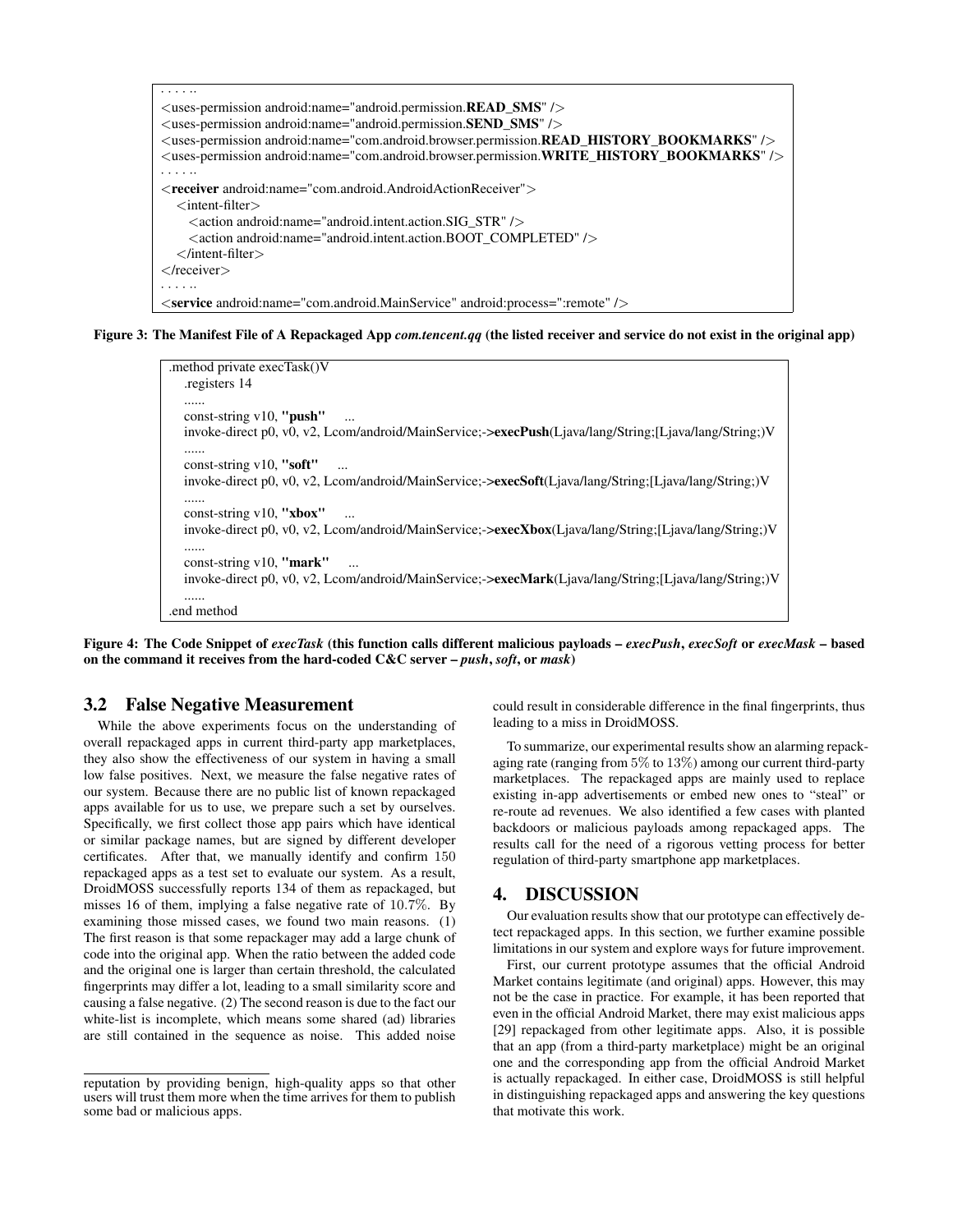Second, to discern any repackaged app, DroidMOSS depends on the existence of the corresponding original app in our data set. Due to various reasons, our current database is far from complete. For example, our current collection is comprised of those free apps and do not include paid apps in the official Android Market. As a result, we may miss some repackaged apps. Because of that, we have the reason to believe the overall repackaging rate is higher than we report in this paper. From another perspective, this also indicates the need of continuously expanding our current data set with more comprehensive samples.

Finally, our prototype still experiences difficulties due to the use of shared libraries or ad SDKs for repackaged app detection. Specifically, our current approach uses a white-list approach that may not detect possible malicious changes to the ad SDKs or shared libraries. A systematic method to automatically identify shared libraries and detect abnormal changes could greatly improve our prototype.

## **5. RELATED WORK**

*Software similarity measurement* The first category of related work includes prior efforts in measuring the similarity of software or documents in general. Among the most noted, MOSS [39] is designed to measure software similarity (at the source level) and has been widely used to detect plagiarism in college classes. Our system differs from it in two key aspects: First, DroidMOSS directly works at the Dalvik bytecode level without the source code access, which is required by MOSS. Second, both systems require the use of a sliding window to generate the fingerprint. However, MOSS uses it to generate a k-gram to directly compose the fingerprint, while DroidMOSS calculates the hash value to compare against a reset point to further localize repackaged changes. Our such design is needed and tailored to meet the scalability requirement (Section 2).

Our fuzzy hashing is due to Andrew Tridgell for the spamsum algorithm [2]. The original algorithm is proposed to detect spams and has been later extended by others for different purposes. For example, Payne *et al.* [21] applies it to expand the capability of his forensic tool. Kornblum *et al.* [33] materializes a similar concept for digital forensic analysis by identifying similar text documents. Our system instead applies it for repackaged app detection. To the best of our knowledge, we are the first to apply it for this purpose. Meanwhile, we notice an independent work from the App Genome project [27] that looks into the Android apps from two alternative China-based marketplaces and reports that nearly 11% of their apps also available on the Android Market were found to be repackaged. However, the study does not disclose any methodology as well as technical details behind their findings. Based on their summary-style description, we observe that the results are *only* applied to those apps also available on the official Android Market. Our work instead does not have this limitation by investigating apps we collected from six alternative geographicallyscattered marketplaces. Moreover, our study further looks into possible motivations behind repackaged apps and leads to unique insights (e.g., stealing or re-routing ad revenues – Section 3), which have not been reported by others.

*Instruction sequence-based security applications* As Droid-MOSS uses instruction sequences to generate a distinguishing feature to characterize Android apps, we also consider – as the second category of related work – recent security applications that are based on instruction sequences. For example, software birthmarks can be generated based on the k-gram of instructions (e.g., [36]). SigFree [41] applies the notion to network traffic stream by attempting to extract instruction sequence from incoming network requests or packets. By applying code abstraction analysis, SigFree can effectively test whether the packets contain executable instructions or not. Also closely related, recent work apply instruction instructions or even system call sequences in different ways to help detect known or unknown malware (e..g, [9]). DroidMOSS differs from them with a different focus on the app similarity measurement problem and applies instruction sequence in a different way. Specifically, based on the instruction sequence, DroidMOSS further applies fuzzy hashing to condense it to a shorter fingerprint for app similarity measurement.

*Smartphone platform and app security* The third category include various systems [6,8,13–16,18,19,37,38,43,44] to improve the smartphone platform and app security. For example, TaintDroid [13] applies dynamic taint analysis to monitor apps and detect runtime privacy infringement behaviors in Android apps. PiOS [12] develops a static analysis tool to spot possible information leaks in iOS applications. ScanDroid [18] aims to automatically extract data flow policy from the app manifest, and then check whether data flows in the apps are consistent with the extracted specification. Kirin [15] proposes to enhance the install process in Android to block possibly unsafe apps that request dangerous permission combinations. A follow-up work of Kirin [14] reports a series of systematic findings in Android application security from the study of 1,100 popular free Android applications. Apex [37], MockDroid [6], and TISSA [44] enhance the Android infrastructure so that users can better control the access to specific resources or permission at runtime themselves. Stowaway [16] studies the over-privilege problem of a set of 940 apps and finds that about onethird are not following the least privilege principle. DroidRanger [43] leverages both static and dynamic analysis to detect malicious apps in existing Android marketplaces. Woodpecker [19] statically analyzes pre-loaded apps in smartphone firmware to uncover possible capability leaks. All these tools use either static or dynamic analysis techniques to infer relevant security properties from individual smartphone apps. In contrast, DroidMOSS measures the similarity of two apps (as a pair) by distilling their instruction sequences into corresponding fingerprints.

More recently, researchers also look into the interaction between different Android apps. For example, Saint [38] examines the interfaces one application exported to other and extends the Android framework to enforce inter-application security policy (at install and runtime). ComDroid [8] uncovers possible unintended consequences of exposing certain app components. A relevant work [17] goes further to study both unintentional and intentional exporting of internal components, which can cause apps with permissions to perform privileged task for apps without permissions. This paper also proposes IPC Inspection to address these vulnerabilities. Quire [11] similarly addresses the permission delegation problem by proposing an IPC call chain tracking mechanism to identify the provenance of these IPC requests and enforce certain policy. Stratus [4] explores the security of multi-market app ecosystem and proposes a new app installation model to retain the original single-market security semantics (e.g., kill switches or developer name consistency). Barrera *et al.* [5] uses a self-organization map to analyze 1,100 Android apps and identifies related usage patterns about android app permissions. DroidMOSS differs from them by systematically studying the app repackaging situation in our current third-party marketplaces by measuring the similarity of app pairs.

## **6. CONCLUSION**

In this paper, we examine the problem of repackaged smartphone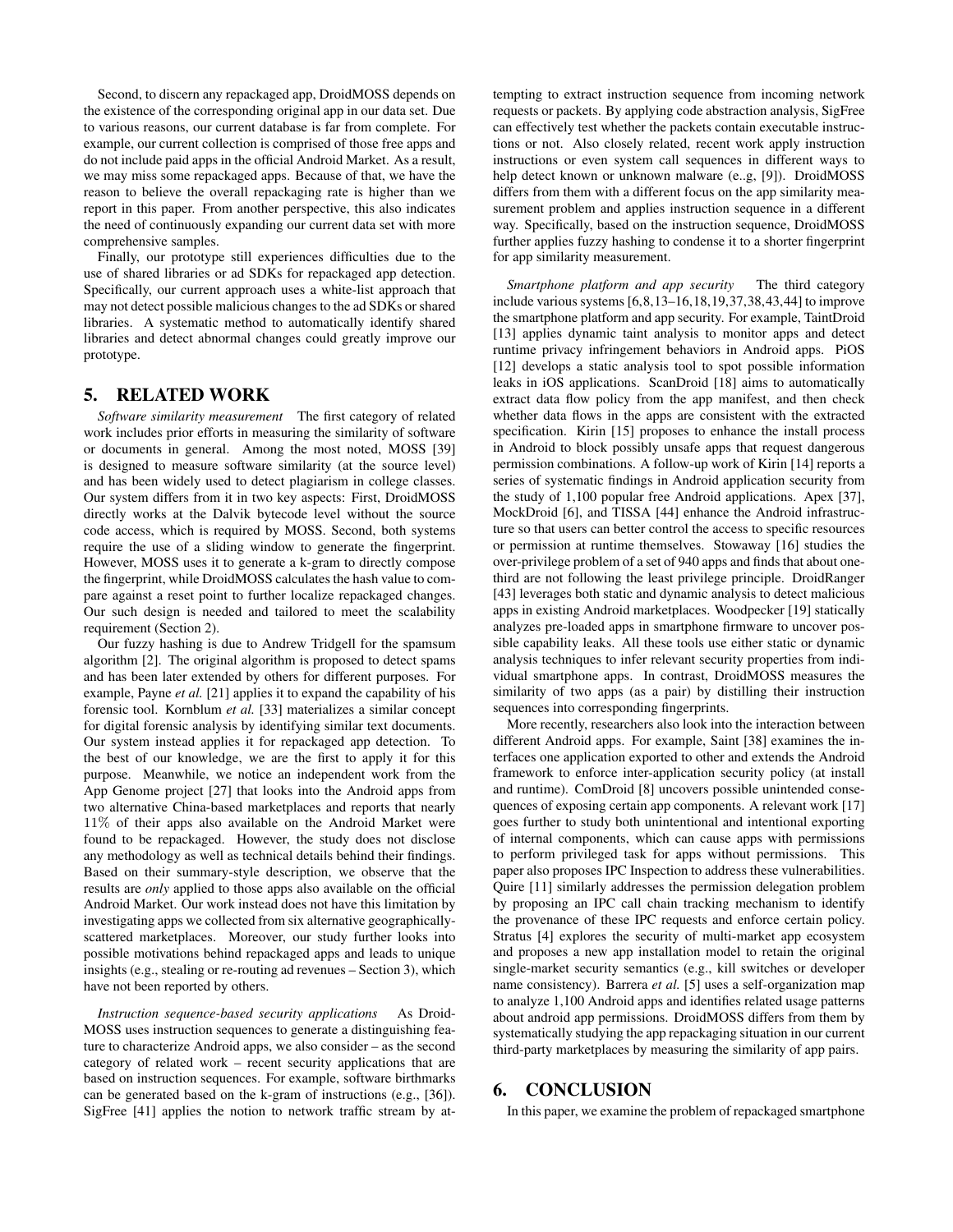applications in current third-party marketplaces, and have accordingly developed a prototype system called DroidMOSS to detect them. Our system adopts a fuzzy hashing technique to effectively localize and detect possible changes from app repackaging. We have applied our system to detect repackaged apps in six thirdparty Android marketplaces and found that 5% to 13% of apps hosted in them are repackaged. Furthermore, we manually analyze those repackaged apps and our results show that apps are mainly repackaged to replace existing in-app advertisements (or embed new ones) to "steal" or re-route ad revenues, or even more seriously plant backdoors and malicious payloads. The results call for the need of a rigorous vetting process for better regulation of thirdparty smartphone app marketplaces.

**Acknowledgements** The authors would like to thank the anonymous reviewers for their insightful comments that helped improve the presentation of this paper. Special thanks go to Simon Zou, Jack Chiang, and Yang Cao at NQ Mobile for their constructive suggestions and feedbacks. This work was supported in part by the US National Science Foundation (NSF) under Grants 0855297, 0855036, 0910767, and 0952640. Any opinions, findings, and conclusions or recommendations expressed in this material are those of the authors and do not necessarily reflect the views of the NSF.

## **7. REFERENCES**

- [1] Smali An Assembler/Disassembler for Android's dex Format. http://code.google.com/p/smali/. Online; accessed at May 17, 2011.
- [2] Tridgell Andrew. Spamsum README. http://samba. org/ftp/unpacked/junkcode/spamsum/README. Online; accessed at May 17, 2011.
- [3] AndroLib. Android Market Statistics from AndroLib. http://www.androlib.com/appstats.aspx. Online; accessed at June 1, 2011.
- [4] David Barrera, William Enck, and Paul Oorschot. Seeding a Security-Enhancing Infrastructure for Multi-market Application Ecosystems. Technical report, School of Computer Science, Carleton University, http: //www.scs.carleton.ca/shared/research/ tech\_reports/2010/TR-11-06%20Barrera.pdf. Online; accessed at May 17, 2011.
- [5] David Barrera, H. Güneş Kayacik, Paul C. van Oorschot, and Anil Somayaji. A Methodology for Empirical Analysis of Permission-Based Security Models and Its Application to Android. In *Proceedings of the 17th ACM Conference on Computer and Communications Security*, CCS '10, 2010.
- [6] Alastair Beresford, Andrew Rice, Nicholas Skehin, and Ripduman Sohan. MockDroid: Trading Privacy for Application Functionality on Smartphones. In *Proceedings of the 12th Workshop on Mobile Computing Systems and Applications*, HotMobile '11, 2011.
- [7] Joany Boutet. Malicious Android Applications: Risks and Exploitation - A Spyware Story about Android Application and Reverse Engineering. http://www.sans.org/ reading\_room/whitepapers/malicious/ malicious-android-applications\_ risks-exploitation\_33578. Online; accessed at May 17, 2011.
- [8] Erika Chin, Adrienne Felt, Kate Greenwood, and David Wagner. Analyzing Inter-Application Communication in Android. In *Proceedings of the 9th Annual International*

*Conference on Mobile Systems, Applications, and Services*, MobiSys 2011, 2011.

- [9] Mihai Christodorescu, Somesh Jha, and Christopher Kruegel. Mining Specifications of Malicious Behavior. In *Proceedings of the 6th Joint Meeting of the European Software Engineering Conference and the ACM SIGSOFT Symposium on the Foundations of Software Engineering*, ESEC-FSE '07, pages 5–14. ACM, 2007.
- [10] Cydia. Cydia App Store. http://cydia.saurik.com/. Online; accessed at May 17, 2011.
- [11] Michael Dietz, Shashi Shekhar, Yuliy Pisetsky, Anhei Shu, and Dan Wallach. QUIRE: Lightweight Provenance for Smart Phone Operating Systems. In *Proceedings of the 20th USENIX Security Symposium*, USENIX Security '11, San Francisco, CA, 2011.
- [12] Manuel Egele, Christopher Kruegel, Engin Kirda, and Giovanni Vigna. PiOS: Detecting Privacy Leaks in iOS Applications. In *Proceedings of the 18th Annual Network and Distributed System Security Symposium*, NDSS '11, February 2011.
- [13] William Enck, Peter Gilbert, Byung-gon Chun, Landon Cox, Jaeyeon Jung, Patrick McDaniel, and Anmol Sheth. TaintDroid: An Information-Flow Tracking System for Realtime Privacy Monitoring on Smartphones. In *Proceedings of the 9th USENIX Symposium on Operating Systems Design and Implementation*, USENIX OSDI '11, 2011.
- [14] William Enck, Damien Octeau, Patrick McDaniel, and Swarat Chaudhuri. A Study of Android Application Security. In *Proceedings of the 20th USENIX Security Symposium*, USENIX Security '11, San Francisco, CA, 2011.
- [15] William Enck, Machigar Ongtang, and Patrick McDaniel. On Lightweight Mobile Phone Application Certification. In *Proceedings of the 16th ACM Conference on Computer and Communications Security*, CCS '09, pages 235–245, New York, NY, USA, 2009. ACM.
- [16] Adrienne Felt, Erika Chin, Steve Hanna, Dawn Song, and David Wagner. Android Permissions Demystified. In *Proceedings of the 18th ACM Conference on Computer and Communications Security*, CCS' 11, 2011.
- [17] Adrienne Felt, Helen Wang, Alexander Moschhuk, Steve Hanna, and Erika Chin. Permission Re-Delegation: Attacks and Defense. In *Proceedings of the 20th USENIX Security Symposium*, USENIX Security '11, San Francisco, CA, 2011.
- [18] Adam Fuchs, Avik Chaudhuri, and Jeffrey Foster. SCanDroid: Automated Security Certification of Android Applications. http://www.cs.umd.edu/~avik/ projects/scandroidascaa/paper.pdf. Online; accessed at June 1, 2011.
- [19] Michael Grace, Yajin Zhou, Zhi Wang, and Xuxian Jiang. Systematic Detection of Capability Leaks in Stock Android Smartphones. In *Proceedings of the 19th Annual Network and Distributed System Security Symposium*, NDSS '12, February 2012.
- [20] James Hunt and McIlroy Douglas. An Algorithm for Differential File Comparison. Technical report, Computing Science Technical Report, Bell Laboratories, 1976.
- [21] Dustin Hurlbut. Fuzzy Hashing for Digital Forensic Investigators. Technical report, Access Data Inc., http://accessdata.com/downloads/media/